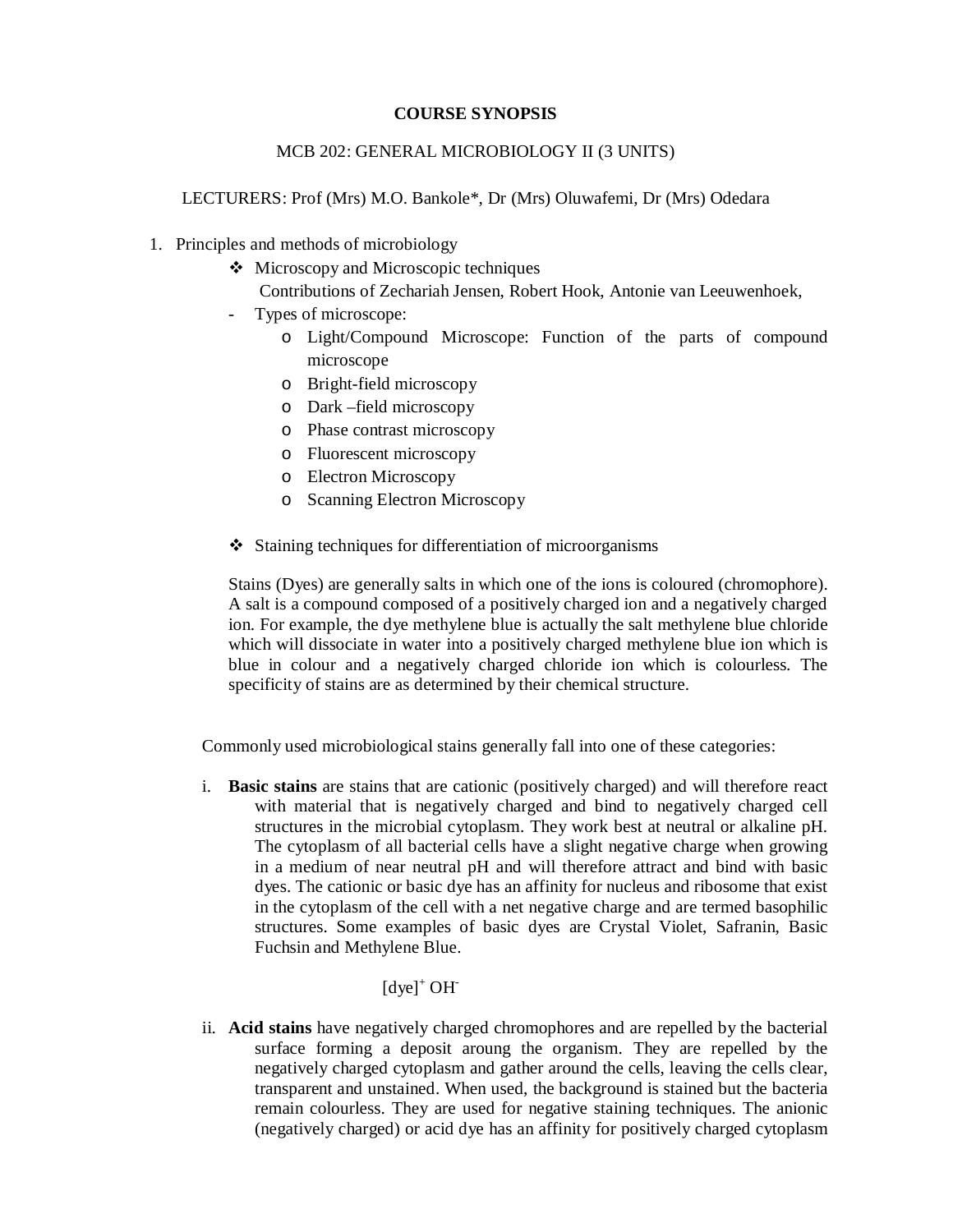and other components like mitochondria and cilia, which are then termed acidophilic structures. Nigrosin and Congo red are examples of acid dyes.

# $[dye]$ <sup>-</sup>  $H^+$

- iii. **Neutral stains** are mixtures of acid and basic stains and have a coloured cation and a coloured anion. They are used to stain both nucleus and cytoplasm. Examples are Leishman's stain and India ink. Leishman's stain, which is made by mixing the acid stain eosin with the basic stain methylene blue in alcohol. Cell materials are said to be neutrophilic if receptive to neutral dyes.
- $\checkmark$  Principles of Gram Staining
- $\checkmark$  Principles of Acid Fast Satining
- $\checkmark$  Principles of Endospore staining
- $\checkmark$  Principles of capsule staining
- $\checkmark$  Principles of flagella staining

#### 2. Culturing of microbes

- **Preparation of culture media for microbial growth, enrichment and cultivation of microbes:** Weighing of appropriate quantity of the appropriate medium, mixing with distilled water, autoclaving, sterilization of petri dishes, aseptic techniques of pouring the molten medium into the petri dishes,
- **Isolation of pure cultures**: Sterilization of inoculating loop, aseptic techniques, streaking,, incubation, subculturing.
- **Factors affecting the growth of microorganisms:**

Nutritional Requirements

All forms of life, from microorganisms to human beings, share certain nutritional requirements, in terms of the chemicals necessary for their growth and normal functioning.

- a. Source of Energy: microorganisms can be classified as
	- Phototrophs: utilising radiant energy (sunlight) as sole source of energy
	- Chemotrophs: depend on oxidation of chemical compounds for their energy.
- b. Source of Carbon
	- Autotrophs: Carbondioxide is their sole carbon source
	- Heterotrophs: organic form of carbon as the sole source of carbon
- c. Other nutrients: Water, Vitamins
- d. Other elements: Nitrogen, Sulphur, Phosphorus, Sodium, Potassium, Calcium, Magnesium, Manganese, iron, Zinc, Copper, Cobalt.

#### **Conditions for Growth**

- a. Temperature: Microorganisms could be classified as:
	- i. Psychrophiles: they are able to grow at  $0^{\circ}$ C or lower, though they grow at higher temperatures (15°-20°C).
	- ii. Mesophiles: they grow within temperature range of approximately 25˚-40˚C.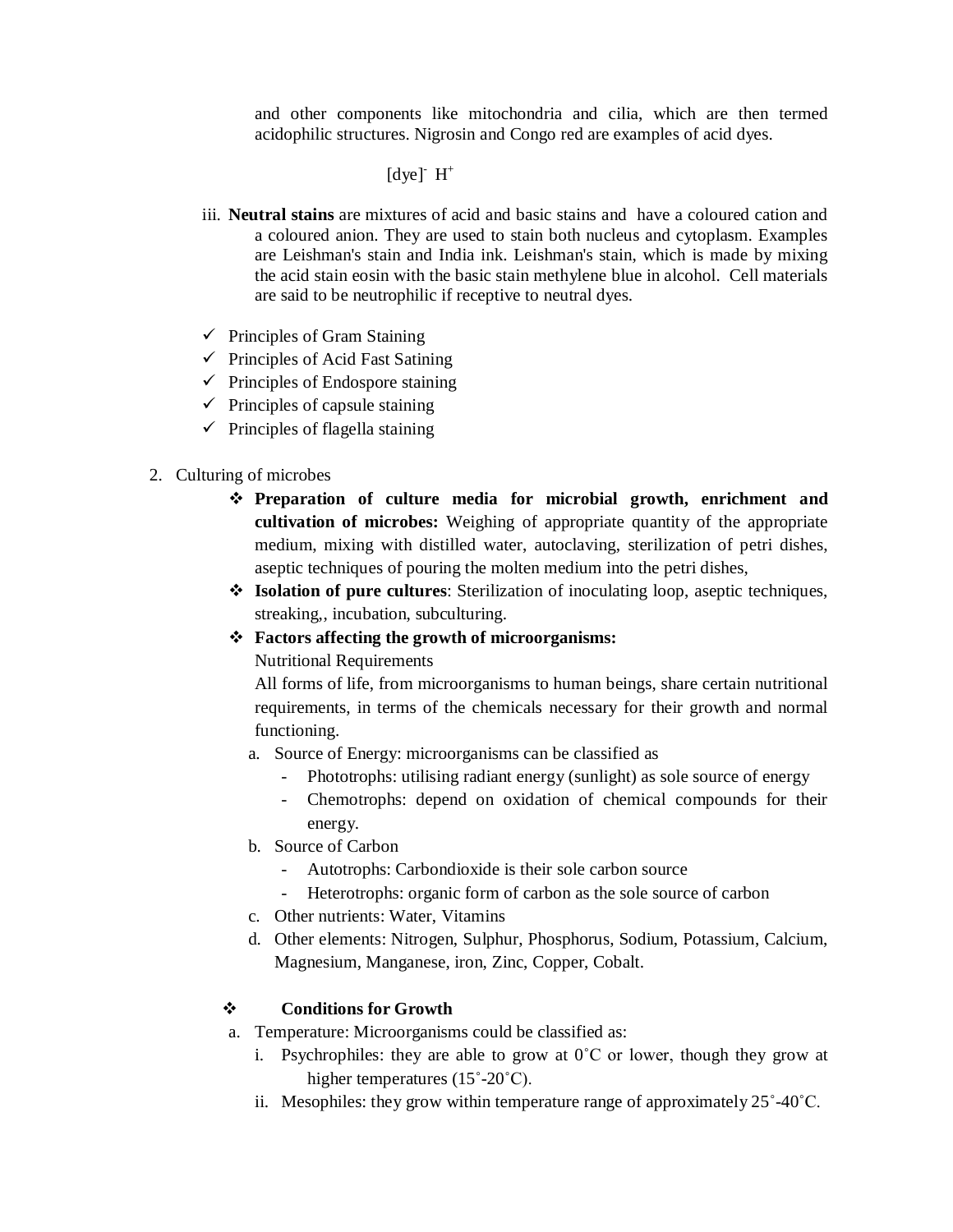iii. Thermophiles: they grow at temperatures between  $45^{\circ} - 60^{\circ}$ C. There are some extreme thermophiles that can withstand temperatures about 100˚C e.g *Thermus aquaticus.* 

Optimum temperature is the temperature of incubation which allows for most rapid growth during a short period of time (12 to 24 h).

- b. pH:
- i. Acidophiles: they grow at acidic pH
- ii. Neutrophiles: they grow at neutral pH
- iii. Alkalophiles: they grow at basic/alkaline pH

For most bacteria, the optimum pH for growth ranges from  $6.5 - 7.5$ .

- c. Oxygen Requirement:
- i. Aerobes: grow in the presence of free oxygen
- ii. Anaerobes: grow in the absence of free oxygen
- iii. Facultative anaerobes: grow either in the presence or absence of free oxygen.
- iv. Microaerophiles: grow in the presence of minute quantities of free oxygen.
- d. Additional requirements:
- i. Halophiles: grow only in medium with unusually high concentration of salt (10-15%) found in brines, salt packs, ocean water and certain foods.

Growth Curve of microorganisms

#### - **Enumeration of microorganisms**

- o Direct microscopy
- o Plate Count
- o Membrane Filter Count
- o Detrmination of cell density by turbidimetric method
- o Determination of cell concentration by measurement of Nitrogen Content

#### - **Maintenance of cultures**

- o Periodic transfer unto fresh medium
- o Rapid Drying in a frozen state (Lyophilisation)
- o Overlaying with mineral oil
- o Storage at very low temperatures
- 3. Identification of microorganisms to include colonial and cellular morphology as well as biochemical and molecular identification procedures

Identification of microorganisms are done based on several criteria

- i. Morphological
	- Shape and Arrangement

Spherical: They are ellipsoidal cells called cocci (singular: coccus). The particular pattern is characteristic of particular bacteria.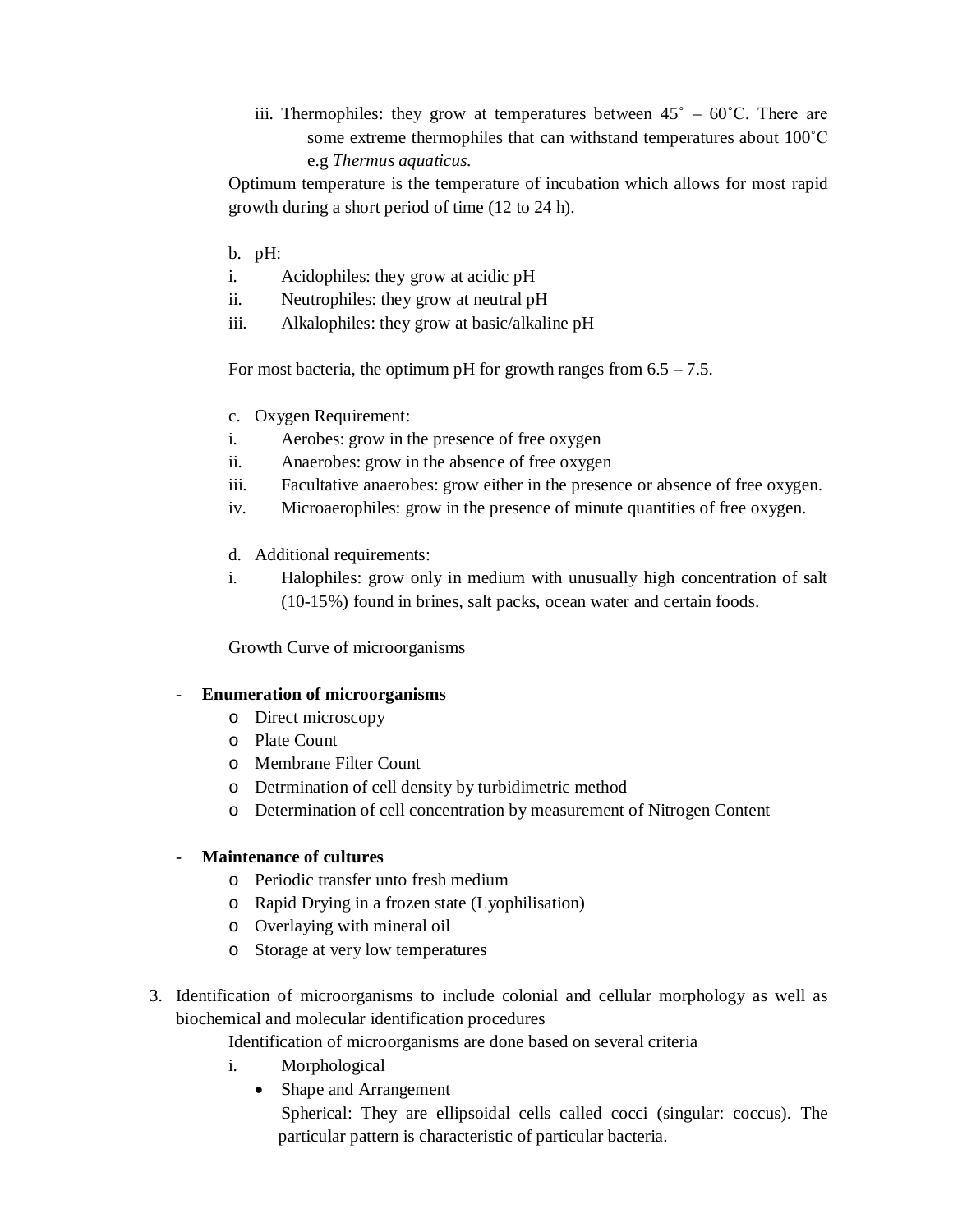Diplocci is arranged in pairs. Streptococci are arranged in chains. Tetracocci are arranged in two planes characteristic group of four cells. Staphylococci an irregular pattern in bunches. Sarcinae in a regular pattern producing a cubiodal arrangement.

- Cylindrical cells; they are rodlike (singular: bacillus; plural; bacilli). Diplobacilli arranged in pairs and Streptobacilli arranged in chains, palisade arrangement grouped like matchsticks.
- Spiral-shaped bacteria (singular: spirillium, plural: spirilla) occur as unattached cells with characteristic spiral shape and rigid cell wall. Short incomplete spirals are called comma bacteria or vibrio.

## ii. Genetic Relatedness

This classification is based on DNA and RNA relatedness between organisms. The % G+C determines whether the organisms are similar or differ. If two organisms have different %G+C, then they are likely to be different. Genetic relatedness could be achieved by:

- i. DNA-DNA Hybridization/DNA Homology. If DNA from two organisms are similar, pairing will occur in the DNA strands when mixed, if not they are not of the same species.
- ii. 16S rRNA Sequencing: Ribosomal RNA homology and ribosomal RNA cataloguing determine the molecular characteristics and can be used to demonstrate the degree of relatedness.

### iii. Biochemical reactions

- Gram reaction: The response of bacteria cell wall to gram staining is able to classify the organism as either Gram positive or Gram negative.

- Assimilation of sugars

4. Principles of Sterilization and disinfection

Microorganisms can be removed, inhibited, or killed by physical agents, physical processes or chemical agents. Sterilization is the process of destroying all forms of microbial life while disinfection only kills the growing cells but not necessarily the resistant spores of pathogenic organisms.

A variety of techniques are available.

- i. Steam under Pressure (Autoclaving); this is achieved at 121˚C and 1atmospheric pressure using an autoclave.
- ii. Tyndallisation: This is also called fractional sterilisation. It involves heating a material at 100˚C (temperature of free flowing steam) on three successive days with incubation periods in between. Steam Arnold is an instrument used for this.
- iii. Bioling water:
- iv. Pasteurization: This process uses controlled temperature for a particular period of time.